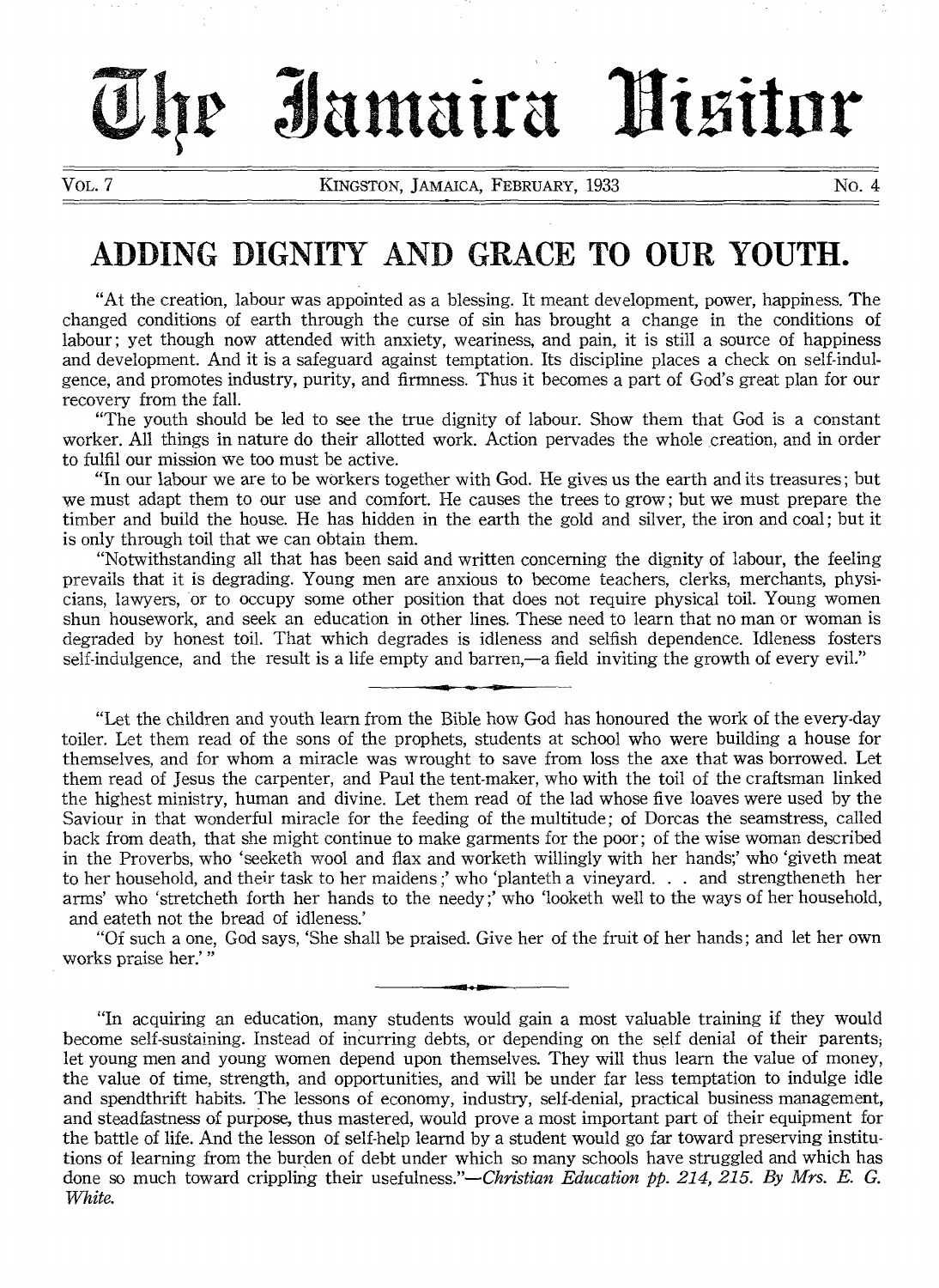#### **THE BIBLE STUDY**

#### **HOW TO DO MISSIONARY WORK SUCCESSFULLY.**

- **1.** Q. In doing Missionary work, with whom do we yoke?
- A. I Cor. 3: 9. We are labourers together with God.
- 2. Q. How shall we present God?
- A: Matt. 10: 20. As our Father.
- 3. Q. What characteristics should we emphasize of God?
- A. (a) Psalm 103: 10-12. A loving Father.

(b) Ps. 50: 10-12 ; Phil. 4: 19. A rich Father.

(c) Gen. 28: 15; Isa. 43: 2. An everpresent Father.

(d) Deut. 33: 27. An all-sustaining Father.

(e) Ibed vs. 26. A helpful Father.

- (f) Exod. 34: 6, 7. A merciful, forgiving Father.
- (g) Rev. 2: 1, 2. An appreciative Father.
- 4. Q. What preparation should we have for such work?
- A. I John 1:1-4. A personal acquaintance with Him.
- 5. Q. In what way may we preach to others?
- A. (a) 2 Cor. 3 : 2, 3. By our lives. (b) Psalm 40: 9, 10. By our testimony.
- $(c)$  2 Cor. 10: 10, 11. By our spiritual correspondence.
- (d) Psalm 68: 11; Nah. 1: 15. By good literature circulation.
- (e) Matt. 9: 36-38. By earnest prayers.
- 6. Q. Are we promised any help in this work ?
- A. (a) Matt.. 10: 19, 20. He will show us what to say.

(b) Gal. 6: 10. He will give us opportunities.

- (c) John 16: 8-10; Acts 2: 37. He will convict men by His Spirit.
- (d) Psalm 126: 5, 6. He will give us results.
- 7. Q. What reward will God give us personally ?
- A. (a) 2 Cor. 6: 1. We will realize His companionship.
	- (b) Luke 15: 22-24, 6, 9. We will share His joy.

(c) Rev. 2: 10; Matt. 25: 21. Our reward will be eternal.

"Ambition is death to spiritual advancement, genius is erring, slothful indolence is criminal; but life where every just principle is respected must be a *successful* one." Tes. vol. 5, p. 419.

#### **CAYMAN'S WORST STORM**  BY VIVIA EBANKS.

Some of the fearful sights and the roaring of the sea and waves mentioned by Luke were surely seen in the Cayman Islands, when on the night of November 5, 1932, they were ahriost wiped out by immense waves and terrific winds.

The newspapers might have given pages of information that was graphically descriptive and technically correct, but it takes seeing to make one understand. The natives of Jamaica, though suffering to some extent, cannot fully realize what they have escaped.

If one had had the misfortune to watch this disaster from an aerial position, he would have seen three immense waves racing one another toward the land hungry for the homes and even the lives of the inhabitants. He would have witnessed the anguish of the people struggling to save their lives, and read the terror in the panic-stricken faces of those who were dependent on others. The sea-ward journey of the buildings would have next claimed his attention. Herds of cattle galloping only to succumb at last to the cruelty of the sea and wind would have drawn out his humane feelings for the dumb world. Shifting his position toward the "Bluff," he would have seen groups of shivering, hungry, terrorized people crouching in the dirty caves seeking shelter. On the way there, with the aid of his searchlight, he would have seen men, women, children, cattle, furniture, stones, trees, and other things huddled together in groups or piles—the dead in the embraces of the dying. As he soared over the more bushy parts of Cayman Brac, the bodies of human *beings* and animals hanging in the trees would have claimed his sympathetic attention. His heart would certainly have melted as he looked down on the many infants stretched on the rubbish or hanging in the trees held in the cold embrace of death. Then on the sixth, the saddest part of all would be forced on him when he would be called upon to witness the dirgeless funeral at which seventy-nine were laid in their narrow beds.

Thrillingly sad *stories* might be told of some deaths. A mother searched for hours in the darkness to find her lifeless child then laid it on a table and dry-eyed returned to her place in the cave. Twenty-six were killed when a large twostorey house went down. Three children were swept away from a young mother. Bravery was shown on all three islands in the rescues made. One young man saved thirty, and a young girl over a dozen children.

It would take a pen of fire guided by an angel's intellect to describe these islands, especially the two Lesser Islands. The Hand that Intervenes took care of the advent people and brought them through without a scratch. Still they with the rest of us long for the land where there is no more sea, and where the winds shall be hushed into eternal rest by the echo of the "Peace be Still" of stormy Galilee.

EDITORS NOTE: Miss Ebanks, having just returned from a visit to the Cayman Islands, speaks with first-hand knowledge, and we appreciate this lucid and touching account from one of our esteemed College students.

#### **OUR WARFARE**

The increasing power of the Papacy forms a subject of prophecy in several Scriptures. But it is always as anti-Christ. Nowhere in Holy writ does the universality of its movements point to any reform of its antagonism toward the true Government of God. In recent years the movements of its priesthood have been at least interesting. Driven out of several South American republics, out of Mexico, out of Spain, she has had to find a refuge for her priests and nuns under the protection of Governments whose liberal toleration of her mechanism is due to the Protestant principles upon which such nations as England and America and the colonies are governed. Yet she despises and works against Protestantism with, subtle and effective success.

In a recent number of a R. C. paper, called, "The Miraculous Medal," Vol. V. No. 2, June, 1932, there appears the following paragraph:

"A table just published at Louvain, Belgium, shows there are 11,621 Catholic priests on the missions in various parts of the world. They are most numerous in Asia, where 7,096 are working. Africa comes next, with 2,989. There are 876 in America and 660 in Oceania."

Disguised by wealth, and political machinations, she seems able to worm her way to the summit of pride and influence, and notwithstanding the discoveries of her traitorious schemes by Spain and Portugal, South America, and Mexico where she is best known; not withstanding her recent activities in Malta and in Ireland, she is given a prestige entirely conducive to her exaltation even in the British Empire without protest. Even Protestant evangels accept the position lying down—an attitude that strengthens her in establishing her goals.

The priests turned out of other countries, and the "disbanded" Jesuits who could not be tolerated longer in their strongest holds, now seek asylum in coun-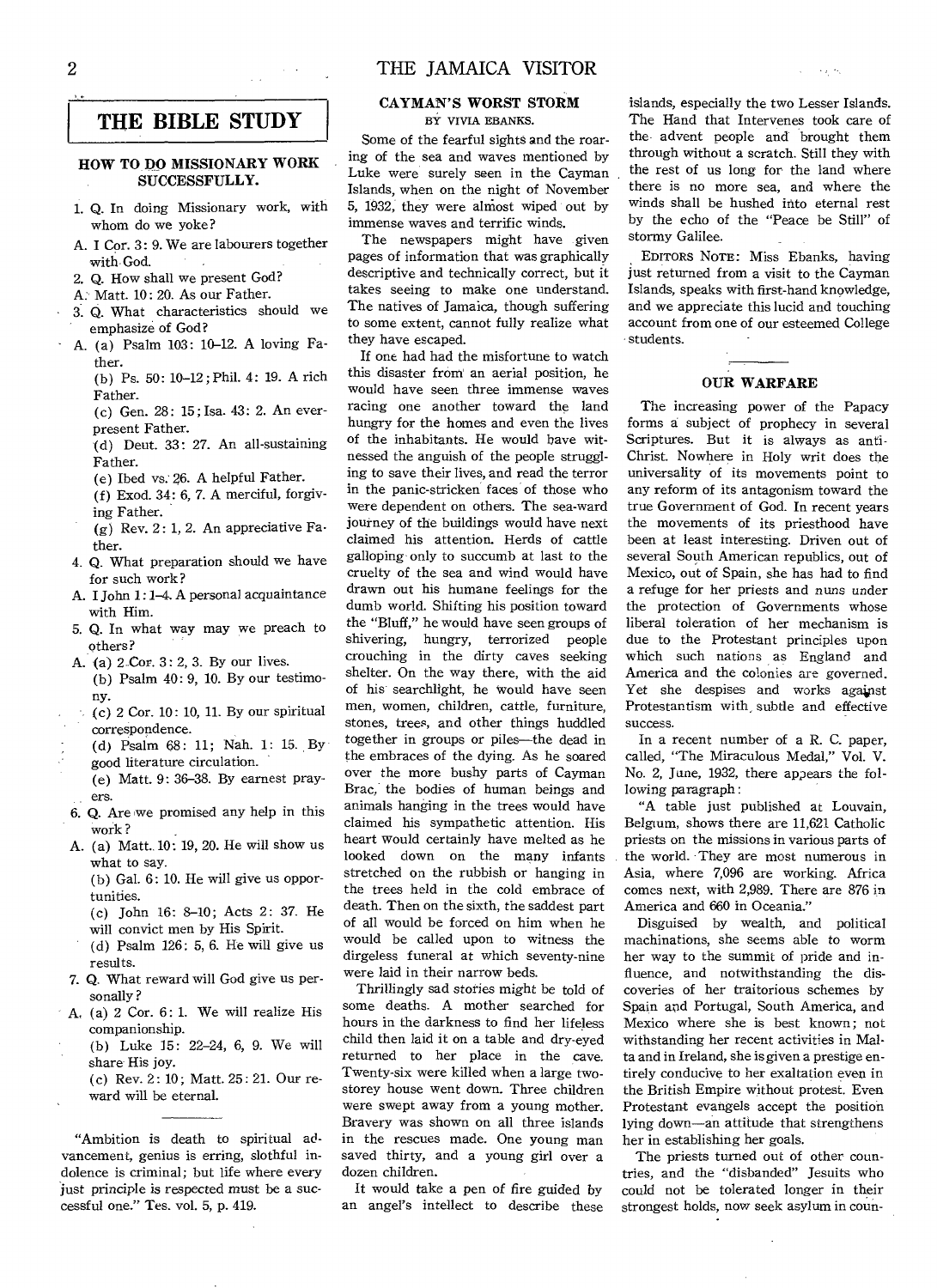tries like China, Central Africa, the West Indies, and other British colonies, etc., and soon there may be expected a chain of bases from which a world-wide campaign will be set in motion to persecute and destroy those who reject her dogmas. With these and the editorial staffs of our Dailies, in the Legislature, in the schools, and in the high Anglican institutions, an unsuspecting and honest people will be encircled with shackles that will bind them to a part in the revival of those persecutions that have always characterized the Roman Church when it has had the power to impose them on the people. If ever there was a time when Seventh-day Adventists should sound the Message of God, it is now. Our earnestness, organized campaigns, and spiritual activities must be aroused to exert every resource the Lord may provide to withstand this great movement of Anti-Christ. Busy enemies should inspire us to be busy.

#### THE FOUNDATION OF ALL

We are thinking of the Sabbath school, that oldest specific department of the church—thinking of the great good the Sabbath school has accomplished, of the knowledge of the Scriptures gained through this medium, of the millions of dollars raised for missions through the Sabbath School. Then, too, we're thinking of the Home Missionary and the Mission ary Volunteer Departments, and of their great value to the denomination. The school work also comes to mind. How many, many souls have been saved through the medium of our splendid system of schools! What should we do without these wonderful agencies given us by an all-wise Father for the perfecting of the church?

Have the parents stopped to reason that the work done in the home underlies *all* the rest? Shall we not study what this means? Please consider carefully page 349 of *Ministry of Healing,* and resolve that your home shall be a better, stronger one than it ever has been, that the opportunities afforded there shall be used, not neglected. Probably you have conscienciously done the best you knew how all the way along. Then it seems necessary to study further to learn more about the care, discipline, and teaching of the children. Why not decide at once to learn all you can about this most interesting and imortant subject, the subject that should lie nearer our hearts than any other ?

At the headquarters office it has been a common occurrence to receive letters which read about like this:

"Oh, if I could only have had the opportunities for study twenty-five years

ago, when my children were little, that I have now, how different they might have been!"

Here is a word from Florida :

"I have a number of books on baby care, but this *All About the Baby* is by far the best book of its kind that I have ever seen—so very complete, and written in such an attractive manner. To me it is a regular gold mine."

One from Michigan said of this same book: "It has saved me many dollars already.'

Another from Canada:

"I was certainly impressed, as I studied, with my responsibility as a mother. My husband assures me that our home is filled with a greater spirit of love and tenderness since we studied *Makers of the Home"* 

From the Northwest :

"I wish to express appreciation in behalf of our society for these wonderful lessons that have been prepared for us. The Mothers' Society has meant everything to me. It has given me a new vision, a desire to be all that God would have me to be. If only *all* the mothers would become interested!"

And we can't help saying "Amen" to that. If the younger mothers only knew just what this means to them, they would seek help. We have often wished that just such a vision might be given to young parents as is furnished by a background of experience of rearing children to manhood and womanhood. Experience is too dear a teacher. Why not learn from the experience of others ?

At the General Conference office, we should be glad to do all we can to help. Ask for further explanation of the work, from the Home Commission, General Conference, Takoma Park, Washington, D. C.

We can not shift *our* responsibility as parents to any other agency of the church. All these are helps, but since these children are *ours, we* are responsible. We must remember, "The work of parents underlies every other. . . The well-being of society, the success of the church, the prosperity of the nation, depend upon home influences."

MRS. FLORA H. WILLIAMS

#### GEMS FROM THE MINES OF ACTIVITY.

The distribution of the last VISITOR created a feeling of pride in the hearts of our readers, as they examined the clear visibility of the two pictures. Brother Harriott said. "The printers deserve a word of praise," and we gladly pass it on.

We do not like quoting from our denominational papers because we would that every member would read them. The writer has read the *Review and Herald*  for 45 years, and, like its message, it has become part of our family. If one misses the post, the home feels out of joint, and sad, as if someone was ill. A Sabbath minus the good old Review is shadowed and gloomy. But the story on the Y. P. page of this number, entitled, *The Reward of Faithfulness,* just couldn't be passed by. Read it.

The North Street Church began its New Year celebrations early. On Sabbath, December 24, Pastor Hutchinson conducted his last baptismal service for 1932. Twelve candidates united with us, one of them being a paralyzed lady who received special strength for the very difficult service. There was a very large attendance, and the President gave the address.

We regret to learn that Pastor E. E Andross, Vice-president of the General Conference in this Division, is still suffering from the effects of his fall, though able to attend to his office work. Let us pray for his complete recovery.

One of the evidences of the Lord's leading in the early days of the S. D. A. movement is the stability of the doctrines which our pioneers established from the Bible, and from history. With few exceptions, men who have departed from our ranks usually join some existing body, or try to establish themselves, with adverse results, still proclaiming the same doctrines. New bodies with a new teaching seldom arise; erstwhile the old teaching stands inviolate and supported by increasing evidences and a loyal and expansive following. After 45 years of close study and watching the response of history to the voice of prophecy, the writer is more strongly confirmed in his belief that this movement was begun and has been carried forward to its present advance under the direct leadership of the Holy Spirit. We have seen no reason to change one fundamental doctrine. Though He tarry long, nothing arises to move a pin or a block in the foundation of the greatest Message of the ages. Instead, the signs and witnesses increase in force, ever making certainty more sure. If we had understood 45 years ago, and done our work then as we should, the Lord could have come. The delay through our incompetence and unbelief has changed nothing. The wickedness of that time is only more fully developed, and so with every evidence. How sad to think that the only thing that hinders the Lord from coming is the unreadiness of His people,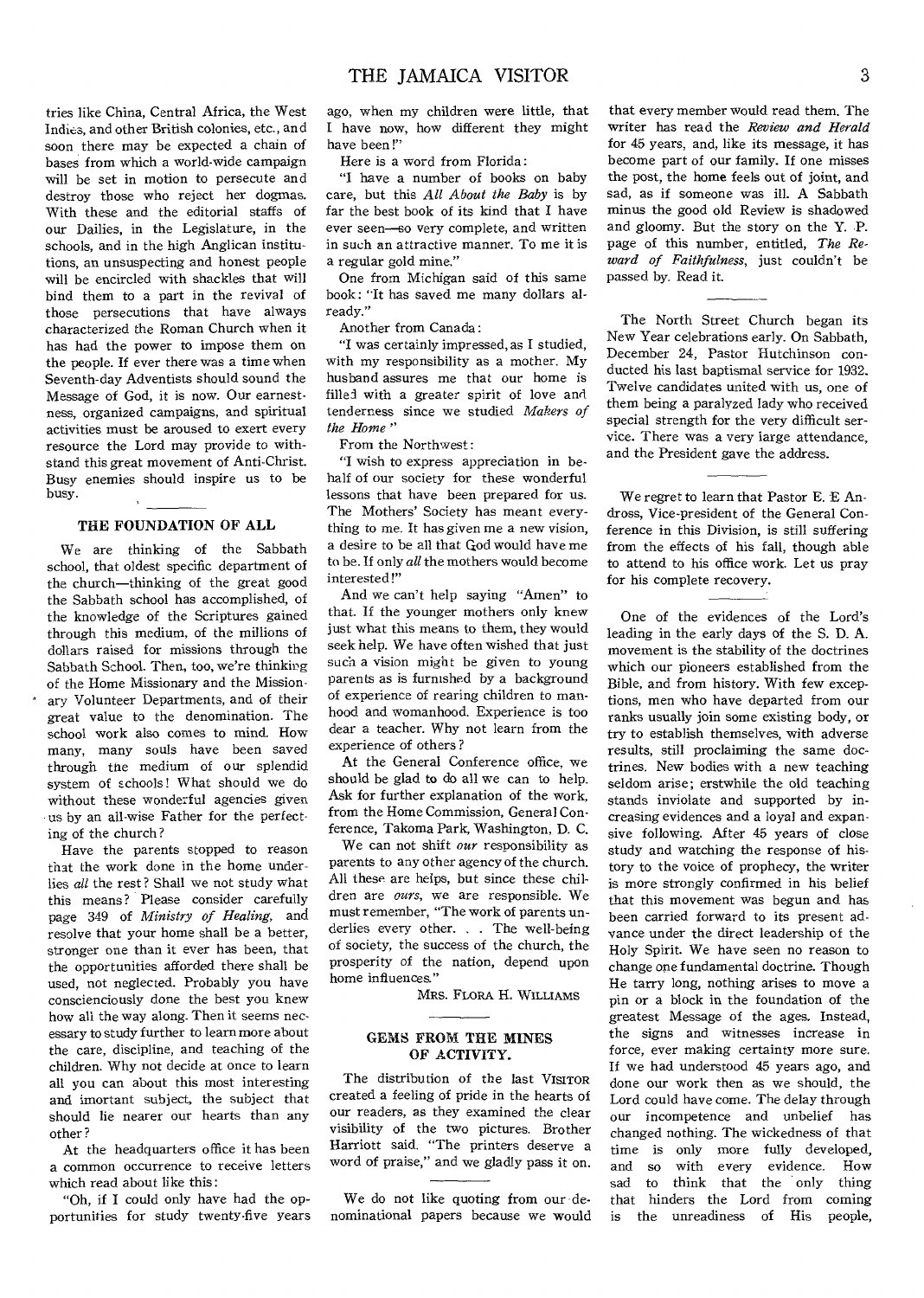who have failed to accomplish their task I Oh, dear brethren, let us this year move forward in faith, looking only for the Blessed Hope, and preparing for it.

"NATURE'S TEACHINGS,—The great ocean is in a constant state of evaporation. It gives back what it receives, and sends up its waters in mists to gather into clouds; and so there is rain for the earth, and greenness and beauty everywhere. But there are many men who do not believe in evaporation. They get all they can, and keep all they get, and so are not fertilizers, but only stagnant, miasmatic pools." Morley Punshon.

REGENT STREET CHURCH celebrated the festive season with a characteristically good programme, at which the attendance was splendid. Tickets were sixpence, and the contributions of songs and recitations and instrumental renderings kept the audience in good spirits. Pastor L. L. Hutchinson and his energetic wife gave their sterioptican slides on Haiwaii, the Misses Hogg, Fanny Burke, and Leigh, sang the Haiwaiian solos and Mrs. Hutchinson described the dress and habits of that people. The proceeds were for the Harvest Ingathering account, and Pastor J. A. Reid and his assistant promotors are to be congratulated on the success achieved.

#### The Presence of Jesus.

"The presence of Jesus stirs to active service: His presence transforms every valley of dry bones into a living unconquerable army. It was one of Napoleon's veteran soldiers, a sergeant of the guard, to whom Napoleon was everything, who said to a newly enlisted man for whom he had formed a friendship, 'The Emperor is come! The Emperor is here !' And the young soldier said, 'How do you know Sergeant? I have just been down to the General's quarters, and I have seen nothing of him.' The Sergeant replied, `Do you see that all the world is up and stirring? You don't understand, but he is here. When he is not here, everything<br>limps, but now see down there, limps, but now see down there,<br>everything is moving. Look at moving. those expresses galloping along the road! The emperor is come!' There is no loitering or limping when Jesus comes. His presence transforms the hesitating soul into a hero, the sleeping host into a mighty army. You can always tell when the king has come." Mahood.

Oh, we need Jesus to come into our hearts now and stir us mightily.

From all parts of the Island words of appreciaticn and joy have come out of the Week of Prayer. Some held their meetings as early as 4 o'clock a. m. But the early hour only served to improve the attendance. The Editor and his wife met with the Newell, Santa Cruz, and Southfield churches, and rejoiced in the warmth of devotion that characterized the meetings. All felt happy to hear messages direct from "the men at the top" upon whom the Lord has laid the responsibility of directing His world-work. At the last meeting held at North Street, the Editor, after reading the Message of Pastor I. H. Evans, stated that it had been his great desire to visit this Island some few months ago, but was prevented, and by a rising vote the vast audience expressed its greetings to our veteran comrade, and its special appreciation of his message. This has been passed on by the writer. H. L. E.

On Sunday, December 20, Pastor and Mrs. L. L. Hutchinson visited Port Antonio where they gave their interesting sterioptican lecture on life in Haiwaii. The Misses F. Burke, and Verna and Elise Hogg and the president of the Conference accompanied them. Doctor Campbell occupied the chair suitably, as he had stayed in those islands, and was acquainted with the subject. The ladies sang Haiwaiian songs very sweetly, and little Eleanor Burke very gracefully gave a demonstration of the manner of dressing. Though the attendance was not large, the lecture was a very great success, due largely to the activities of Mr. and Mrs. Hill, and the members of the Port Antonio Church under the direction of Pastor A. C. Stockhausen. Sister Hill very kindly banqueted the company, Mr. Hill making a very pleasing host. Pastor and Mrs. Hutchinson seemed thoroughly to enjoy this their first view of the charming scenery on the North Coast of the Island. The proceeds were handed to the Harvest Ingathering account.

The loss of Brother and Sister S. H. Brodie to the Newell Church strikes a hard blow at the members and residents of Mountain Side. Brother Brodie's popularity as the local Government Dispenser reaches far out beyond the limits of the district. Their helpful activities in the Church have strengthened the tie that binds the people to them. But, having received an appointment to another position, which we trust will be a better one, they are moving to Santa Cruz—much to the joy of our brethren there. The Conference executive has greatly appreciated the strong lead Brother and Sister Brodie have given at Newell, and we feel sure that the same effective service will be given to

God in their new sphere, and that Santa Cruz will be greatly benefited.

At a recent meeting of our Book Committee, (Dec. 20,) it was satisfactory to learn that arrangements have been made very kindly by the Pacific Press for us to get our S. S. Quarterlies from England, thus enabling us to sell them at 3d. each as before.

It was also resolved that until "conditions demand a change," our literature supplies be reckoned on the basis of six shillings to the American Dollar. This we regret, but exchange costs are high making this decision imperative. It might be wise for most of our members to obtain prices of books and papers etc. from the Book and Bible House before ordering.

#### Sherwood Content.

Pastor Lawson began a series of meetings here Dec. 7, with a good attendance. The Week of Prayer was well attended, and at its close left us impressed that Sherwood Content can experience pentecostal showers of blessing. On Sabbath, the 17th, stirring testimonies were given and there was a general decision for a deeper consecration to God. The next day the church building was packed, Pastor Lawson left many hearts impressed with the word of God, and six persons were baptized. May the Lord keep us all faithful. Lee S. Hines.

OLD HARBOUR sends greetings and wishes all members a happy new year, and thanks all who have assisted the Church building that has become a landmark of the year 1932.

GAYLE Church enjoyed a very successful week of prayer, members attending from a distance of three miles. Several visitors also attended, and took a lively interest in the meetings. It was decided to continue the prayer-meetings every Sunday morning, and they are being carried on with success. Bertram Davis.

The lively Church at Clermont rejoices over the thirty new members that were added by baptism during 1932, and also its increase in the offerings which more than doubled. We rejoice with you, dear Brethren, and pray that in 1933 you may double both membership and offerings. That's how we grow.

#### Regent Street.

While we entertained no certainty of our lives being spared to enjoy the blessings of the last day of the year just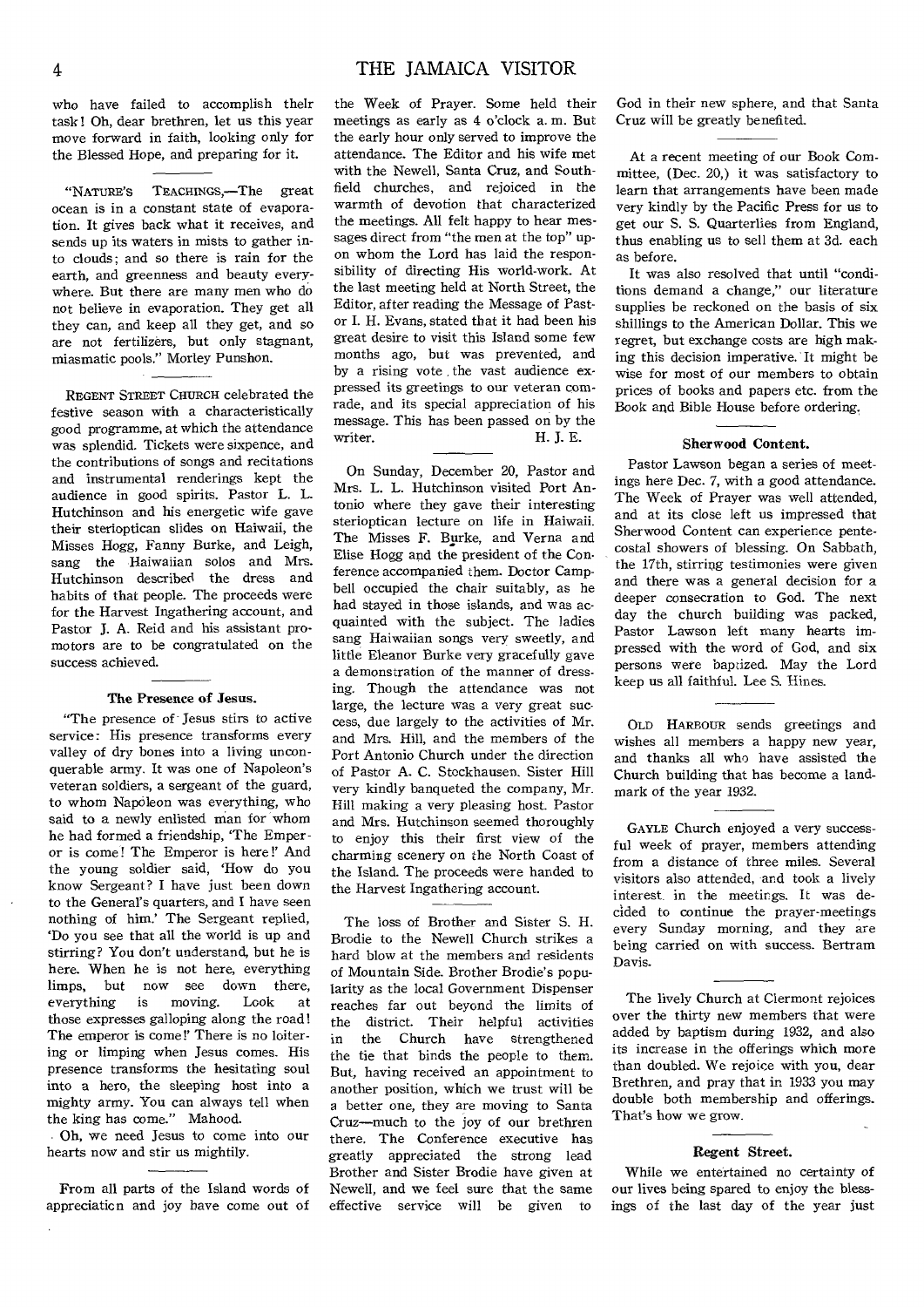closed, yet we find the guiding hand of God, our kind Father, directing our affairs so infinitely that we have not only passed through another eventful year, laden with its many problems, economic and otherwise, but we have reached another milestone from which as we view the billowy sea of life, we see our Captain at the wheel, and eternal salvation ahead. Out of the storm tossed pathway of the past, we sail on, saying with the Prophet, "Hitherto hath the Lord helped us."

The last day of 1932 was one of spiritual feasting on "fat things." And as the congregation arose and pledged themselves to a deeper reconsecration, the Lord came very near to us. At the close of the mid-day service we baptized two persons, one of whom has been a cripple for years.

The day's rejoicing reached a higher plane as the newly installed officers pledged themselves for loyalty to the Message, the church, and to God. More souls are to be won for Jesus. Yet we are grateful for the 35 He has given us in 1932. In the following lines we desire to express our gratitude:

"We thank Thee that Thy church un-sleeping, While earth rolls onward into light, Through all the world her watch is keeping And rests not now by day or night." J. A. REID.

#### **Rejected the Message When He Could See; Accepted the Message When He Was Blind !**

Up in the northern end of Manchester lives an old Brother Harriott, bent over and blind by weight of years. He was about the first Sabbath Keeper in his district, and with his wife, has been as faithful as can be all the years. His nephew, now a retired school teacher opposed him while he was engaged in his school work, feeling sure that Bro. Harriott had lost his way. But our dear Brother kept loyally to the Message. Then a strange thing happened—the teacher, like his uncle, lost his sight and was compelled to give up teaching. Having, I suppose, more time now for meditation, he saw and embraced the truth that he once fought so stoutly. His neighbours marvelled at his decision, saying, "When he could see, he opposed the Adventists; and now he is blind he has accepted their doctrine!" Well hath the Lord said, "I will lead the blind by a way they know not." May the Lord bless this dear Brother, who is ever faithful to all spiritual duties, giving the Lord His own in tithes, and is still doing all he can to win others and to further the Cause he once despised but now loves. Lin Rashford.

"What can separate us from the Love of Christ ?" 1932 is gone. But we thank the Lord that we still live and can all strive to work for him during 1933. This we should do with greater zeal and earnestness than ever before.

We had excellent meetings during the Week of Prayer, and there was a deeper consecration in some places I visited than heretofore. Hardships and the loss of property should drive us nearer to the Master as they emphasize the transient nature of the things of this world. We hope for better times, but, of course, these cannot come until we reach the other shore. This is not far away. Let us see in all the loss we sustain and the hardships we endure, God's great polishing of our characters and be ready when He comes. Lin Rashford.

In response to a request from the Antillian Union Executive, Pastor Rashford has been released from the work in Jamaica for a few weeks, and has accepted an invitation to assist Pastor I. G. Knight in the Cayman Islands during that time. It is difficult to spare Pastor Rashford at this time, but we realized the need of our sister islands in view of the recent sad experiences through the hurricane that they have passed through. Pastor Rashford left by the regular boat, carrying our prayers that the Lord would care for him and give him strength for the sad task that awaits him.

Brother Andrew Robinson reports the death of a man who recently accepted the truth at Malton. In his last moments he gave instruction to his family that tithes shall be paid on the ungathered crops. He was held in high esteem among his neighbours, and was buried by Brother A. Robinson.

We had a baptismal service at Spring Garden on Sabbath last. Four went forward in this ordinance and united with the church.

I am happy to find improvements in the work at Troy, where six persons are requesting baptism, while others are interested. H. P. Lawson.

We are still getting along, though fighting against hard times. We believe the truth and in the Word of God, which promises that where there is no way He will make one. As we take opportunities to do missionary work, we see many who are interested in the truth, and bye and

bye we will have a whole school of believers. One man in our district became very angry with us and threatened us if we spoke to him about the message. He said many hard things about us also. But I remembered how the Word bids us to, "Be not afraid of their faces," so one evening returning from church, I handed him a copy of "What is coming?" He promised to read it through next day, and he did so. Next, he started to keep the Sabbath. Another who often promised to attend our Sabbath School, but failed to do so, came on the 7th, and has become a member, assuring us that his wife will follow when she recovers from her sickness. So we divide up and have one half of our meeting in my home and one half in his. We look for six of them to unite with us. We are rejoicing in our new found truth. May God ever bless the company of S. **D.** Adventists. Luther Campbell, Comfort Valley.

We are at the front line of the trenches, thankful indeed to God for the achievements of 1932. We began with a membership last year, of 32, and the year closed with 73; so that we have doubled our membership in a single year. The Sabbath School also has doubled, and more. The efforts of our dear church members coupled with the series of meetings conducted by Pastor H. Fletcher in June and July, brought about this result. The H. M., Sabbath School, and M. V. departments are all active agencies for steady progress, which will be maintained in 1933. It is really delightful to see our church filled on Sabbaths, with interested members and visitors all aglow with joy. Our Sunday night meetings are well attended, and we have ten persons in the Baptismal class. In many ways the enemy has tried to hinder our work, but thanks be to Goa who always causeth us to triumph in Christ. A. A. Butler.

NOTE : There is a ring about this report that sounds healthy. We pray that all our churches may be as earnestly inspired to active service. This **report** demonstrates that the Lord rewards faithful and united effort to win souls. Ed.

If you send reports for the VISITOR, do not worry if they do not appear. Nothing can usually get in that does not reach us before the tenth of the month, and if it would be stale by the following month, it is not published. Occasionally more than one report comes in of the same experiences. We reserve the right to decide which if any shall go in. Yet we are always glad to have reports of experiences and achievements of our brethren. So send them on.

Greetings for the New Year. I am praying that the Lord may richly bless us with power for the finishing of His work in this Conference.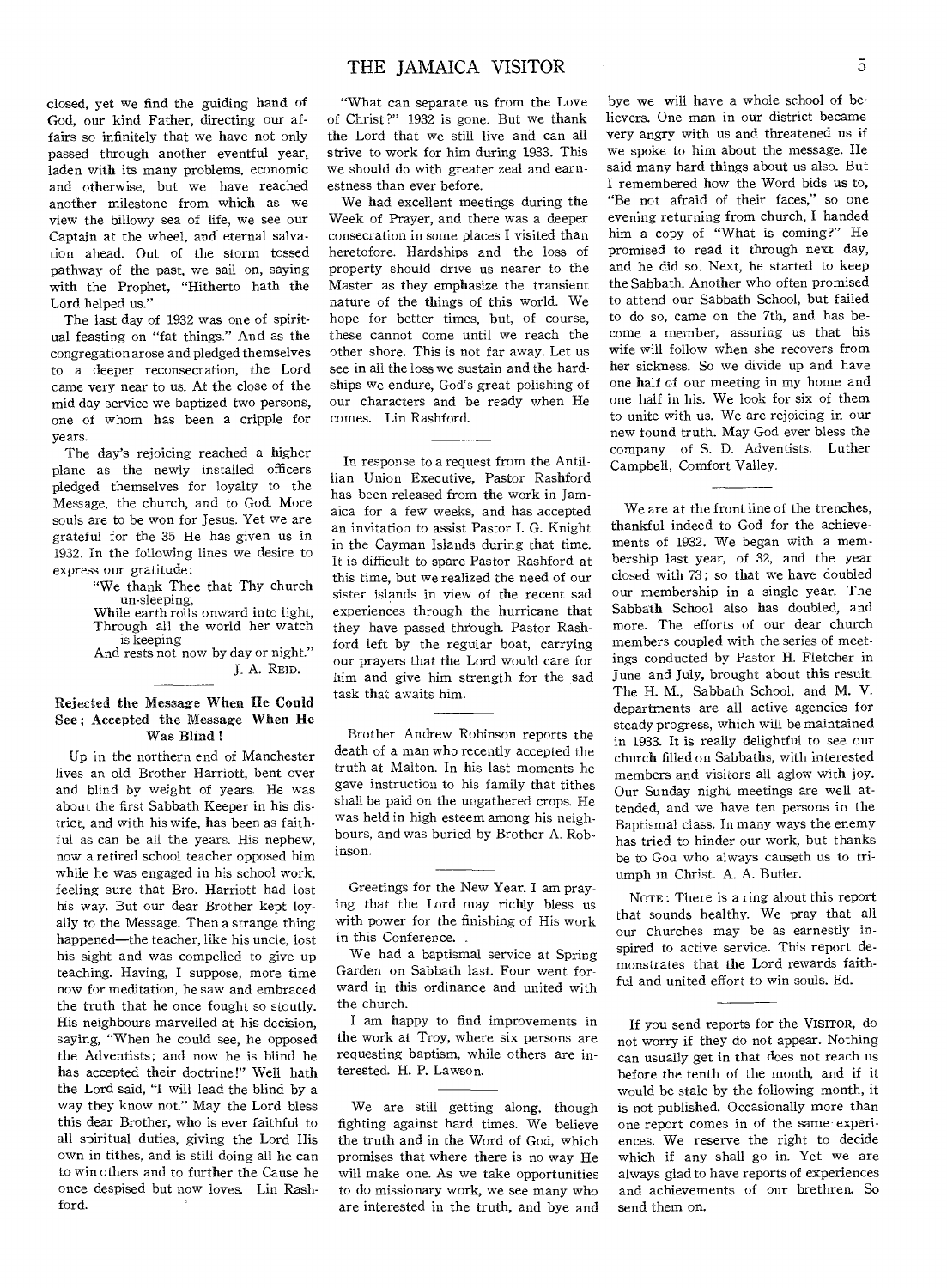After a few pleasant days in Kingston, Sister Pearl Lawson returned to her home, and is now commencing the College course at the W. I. T. College. We wish her success.

Cavalier is probably a new name to many of our readers, but there is a district of this name among the hills above Kingston where a Sabbath School has recently come into existence, and is connected with the Everton Park church. During the recent Week of Prayer, Pastor B. A. Meeker visited the little company, and his valuable help and inspiration were greatly appreciated.

An unbaptized sister, Miss Maud Rogger, gave a very interesting testimony at one of the meetings, in which she told how wonderfully the Lord has worked in her case. At the time she became interested enough in the truth to attend the Sabbath school, she had completely lost her sight, but was encouraged by a dream, and from the time she first attended last August, her vision has improved, her sight is returning.

Another sister, who is both blind and a cripple, Alberta Nelson, who is a member of the Everton Park Church, told how her spirit rebelled over her affliction, to which she could not be reconciled. But since accepting the truth she has experienced a great change, and is perfectly resigned to her lot, enjoying perfect peace in believing. "Once I was blind," she said, "but now I can see the Light of the world— Jesus."

The mother of this sister is also blind and has to be led. But she rejoices in the truth and says that the message that we are taking to the world is most wonderful.

#### A Visit to Four Churches in Manchester.

It was the privilege of the writer to visit our brethren in the regular and specially appointed services in Grove Town, Waterloo, Achtembedie, and Beverly. God's promise to meet with His children was fulfilled and we had a real refreshing time.

The Church building at Grove Town is a substantial stone structure. The roof is over all and services are conducted there. All are anxious to see the edifice completed. On New Year's day, a programme was rendered, the proceeds of which will help them toward this object. The Leader of the Young People's M. V. Society is intent on aggressive plans and we are sure that Grove Town will move forward with the missionary programme of the organization.

At Waterloo, one of the oldest churches in the island we had a surprise meeting. Our members did not know I was coming. A nice company however assembled and everyone present seemed to be blessed. This is a loyal and faithful company, whose light is shining out into the surrounding district.

Bro. Geo. White, the leader of the Achtembedie Church had notified the members of my coming. This was formly the Mahogany Grove Church. Two meetings were held—one for the church, and one in the night for the neighbours and friends, who gathered. Some are in the valley of decision, and the members are praying and working to lead them to make a decision.

Beverly had special blessings in store for us. Favourable weather brought out a good attendance. The children repeated all their memory verses for the quarter in concert. The parts taken by the children were well given, and were sweet music to my ears. Willing, whole-hearted worship has its reward in spiritual uplift. Space forbids a full expression of our joy in fellowship. On Sunday evening, in spite of a heavy shower just before the meeting, a good attendance of interested listeners gave attention to the Word of God.

The New Year holds out to us all great possibilities of better service for our Master.

B. A. MEEKER.

During the Week of Prayer, Pastor B. A. Meeker visited the churches at Florence Hill, Glengoffe, Everton Park, and Cooper's Hill, and reports excellent meetings. The Cooper's Hill company was organized into a church of sixteen members, after which the ordinances were celebrated, and the officers elected for the year. There was much joy in this advanced experience, and we welcomed our youngest sister into our circle.

The new company at Morant Bay has furnished us with a statement of their achievements for the past ten months, which is very intefesting reading. It shows a tithe payment of £89. 5. 6, Harvest Ingathering collection £20, not counting the amount added by the Conference Team. The Big Week sales, £6. 3. 9. The Sabbath School offerings were £24. The total of all offerings amounts to £135. 18. 5. But the outstanding item in this company's experience has been the united and willing co-operation of every member. For all these blessings, we praise the Lord, and would encourage our brethren to hold fast their first love.

"If youth knew what age would crave, it would both get and save.'



Now, Volunteers, is the time for you to secure your M. V. pins. While our present supply lasts they are being sold at 9d. each. In the future they will be twice as much, as exchange has been reckoned with. Send your order now.

Miss Mary Satchell, a young convert of the message, worked faithfully in the Harvest Ingathering campaign, and has handed into the fund 20/-. If every member of the Everton Park Church had put their heart into the service as did this young sister, their goal would have been reached. The difference between *success*  and failure is IN-difference on the part of some.

The Morant Bay Church furnishes us with an example of preservance in the Harvest Ingathering Campaign. Without the assistance of the Conference team the members were successful in reaching their goal of £20, which was more than the regular conference goal for their church. We thank God for their good example.

The old year is gone. The new year carries its weight of responsibilities. Let each one of us share our burdens, and rejoice together in the blessings it brings us, and the reward of faithful service for the Master.

#### Missionary Goals Inspiring Missionary Privileges.

The M. V. Goals for 1933 offer something for all to aim to reach by daily and persevering, as well as helpful endeavour. Jamaica Society aims to reach this year,

- 1,600 members in our M. V. Societies ;
- 1,200 Morning Watch observers ;
- 300 Bible Year Certificates ;
- 175 Reading Course Certificates 75 Standard of Attainment
- Certificates; 390 Young People converted and Baptized ;
- 93% reporting membership;
- 50,000 Literature Distributed.

Church officers are urged to co-operate in fostering the work among the young people. The young people are earnestly invited to respond. May every church be alive with interest and contribute their share in reaching these important goals.

We hope that our dear young people will make a SPECIAL POINT of being present at the special revival meetings announced on the back page. Pastor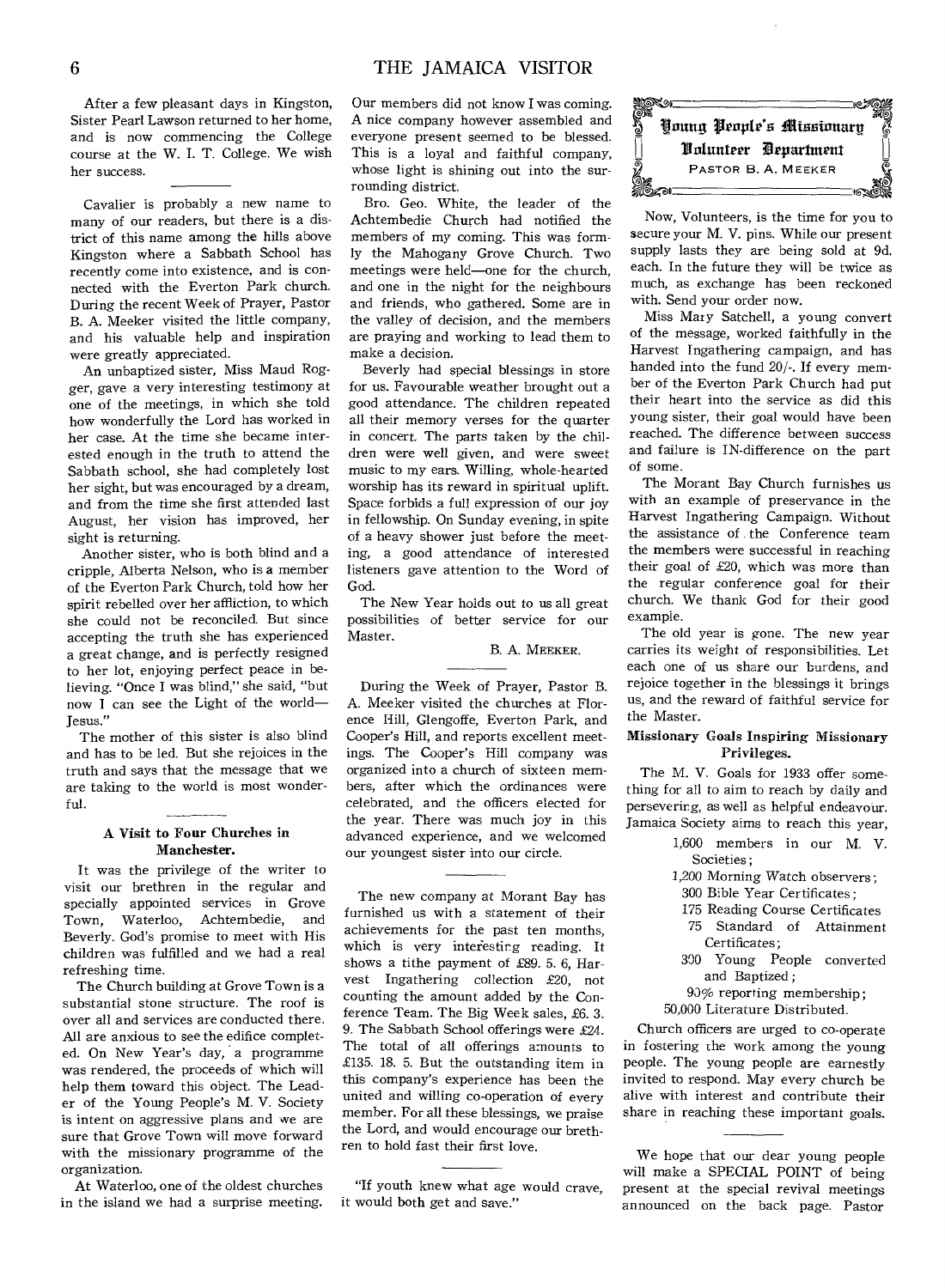MacGuire is a Young People's man, and you cannot afford to miss this deeply spiritual opportunity. Make every sacrifice to attend. H. J. E.



Investment reports continue to come in and we are pleased with what our Sabbath Schools in Jamaica have done during the past quarter in contributing to this fund. Space forbids us giving in full the letters that have come from many of them. We were touched with one that came from Sister L. Francis of SPRING-FIELD. A very poor sister there desired to have an offering on Investment Day, and having nothing else she decided to dedicate one egg that she had in her possession. She put it to hatch under a nearby hen, and the chicken when grown sold for 2/—. She was happy to place this amount in the Lord's treasury. Sister Ambrozine Morrison from WATERMOUNT reports a grand day and a good response from all. The offering amounted to £1. 0. 5. VAUGHANSFIELD, though suffering from the storm, was able to have a gift of 14/72. Sister Iris Marshall says we are all still trusting in Him who giveth all thir gs."

Severe rains at MOORE PARK, Sister E. M. Dunbar tells us, prevented them from having as successful a day as they had hoped but one good sister brought ten shillings, the proceeds from a hen and peas. Another brought  $9/3<sub>\pi</sub><sup>1</sup>$  which she received from a dedicated hen also. With other small gifts, £1, 2,  $7\frac{1}{4}$  was realized. W. E. Jackson of COOPER'S HILL says, "Although the storm blew down our Investments we are not discouraged but have pledged again for the coming year." BELFIELD and. ROLLINGTON PEN have sent in lists of things that were dedicated and brought in good offerings. They were a pair of pigeons, cocoanuts, a pair of vases, old newspapers, a chicken, mangoes, cocoa, eggs, two days' wages, bananas, fowls and vegetables. SOUTHFIELD, KEN-COT, MORANT BAY, BAGBIE, and CRAIG all had an enjoyable time, and gave liberal offerings. At the latter place the encouraging words of Bro. A. Robinson were greatly appreciated. MANDEVILLE as usual did well, having over £5 as their gift to the Investment fund. Sister Rathbun received a little over £3 in prizes at the Flower show which she took great pleasure in passing on to the Sabbath School.

Word has come to us from Sister Adlin Boyd, of CARRON HALL, telling us that while the storm blew down their bananas, many of those dedicated to the Invest-

ment fund were left standing. Sister A. A. Wallace from AXE AND ADZE gives the following interesting experience. She says,—"When the Investment offering was planned at the beginning of the year, I was puzzled to know what to give. I always have something from my Annatto tree, but I felt that was not enough for I love to help in this good work. I had a little hen. She would not stay in my yard. I decided the following Sabbath to give it to the Investment fund. The week after, she started to lay and we were all astonished at the number of eggs we received so that soon I had 6/3 for the Investment offering. I send this hoping it will be a help to someone. I see that when we give willingly to the Lord, He can use it.'

In Vol. 7 we find this statement, "The Lord will add His blessing to the gift, making its errand of love fruitful in accordance with the whole-hearted cheerfulness with which it is bestowed."

#### Sabbath School Worker's Training Course.

Our growing Sabbath School at Old Harbour has sent in 13 names with letters of appreciation from those who have taken the above course for 1932. Riversdale has not been behind time either. It is encouraging to read these and see how much benefit the members of these schools have derived from this study. A good number of enrollment cards for the 1933 course have been received and we are looking for others.

From Darliston we have a little poem sent in by Sister E. C. H. Reid on her Birthday offering,—

In glad gay October my Birthday comes round

When golden yellow leaves flutter to the ground, To hide sleeping flowers nodding

everywhere, And to tell happy children of our

Father's care.

She further says,—"Of all offerings the above should have a part in every individuals life because each one has a birthday, and if rightly remembered will help us to think daily of the Spiritual birth which is from above.

"By my small gift I want to help open up a new Mission station and may at least one soul be saved for the kingdom of God."

We unite with the Darliston Sabbath School in their welcome to the Cradle Roll of a bonnie baby boy born to Brother and Sister Mullings on December 14th.

"Suffer the little children to come unto Me, and forbid them not ; for of such is the kingdom of Heaven."



We have entered upon another New Year. Many and varied are the seeming difficulties looming up before us. Many of the colporteurs are troubled over the higher prices of books. But why should they be discouraged when the work is the Lord's? Today more than ever before we need Gideon's faithful band, who will keep their eyes on the needs of the field rather than the obstacles. Those who believe that the books are too dear and cannot be sold at the prices fixed, may be asked, as did Gideon's faint-hearted, to return home. The others instead of being discouraged have seen an incentive to more earnest endeavour, deeper consecration, and a raise of pay in the matter, and are determined to go forward with "Increasing success."

At a critical hour for England, Lord Nelson appealed to the hearts of his bluejackets, "England expects every man to do his duty." So it is today colporteurs. Jesus is depending on you to answer the world's S. 0. S. call.

The great need of the world today and especially the cause of God, is men and women who are faithful in all things, loyal to God and to those under whom they labour. In *Ministry of Healing,* p. 497, are these encouraging words: "Men of stamina are wanted, men who will not wait to have their way smoothed, and every obstacle removed, men who will inspire with fresh zeal the flagging efforts of dispirited workers, men whose hearts are warm with Christian love and whose hands are strong to do their Master's work."

Help in the time of need has been promised. Help, though unseen, is here in the form of that Mighty Angel as foretold in the eighteenth of Revelation, to those who give the final warning to the world. Here are some encouraging proofs of that statement, according to deliveries of books for the past three years: 1930, £1735. 6. 10; 1931, £1630. 0. 2; 1932, £1927. 4. 5. Let us use these obstacles as stepping stones to a higher goal for 1933.

A draper was selling some cloth to a client. She spoke of the high price. Here was the salesman's test—to make that cloth appear to his customer as worth the money. He had the Draper's soul; with fervour he laid bare the virtues of his goods ; and soon, realizing the truth of the seller she bought the cloth, and started home to convince her husband that what she had bought was a great

<sup>&</sup>quot;A secret is in my custody if I keep it; but should it escape me, I am the prisoner."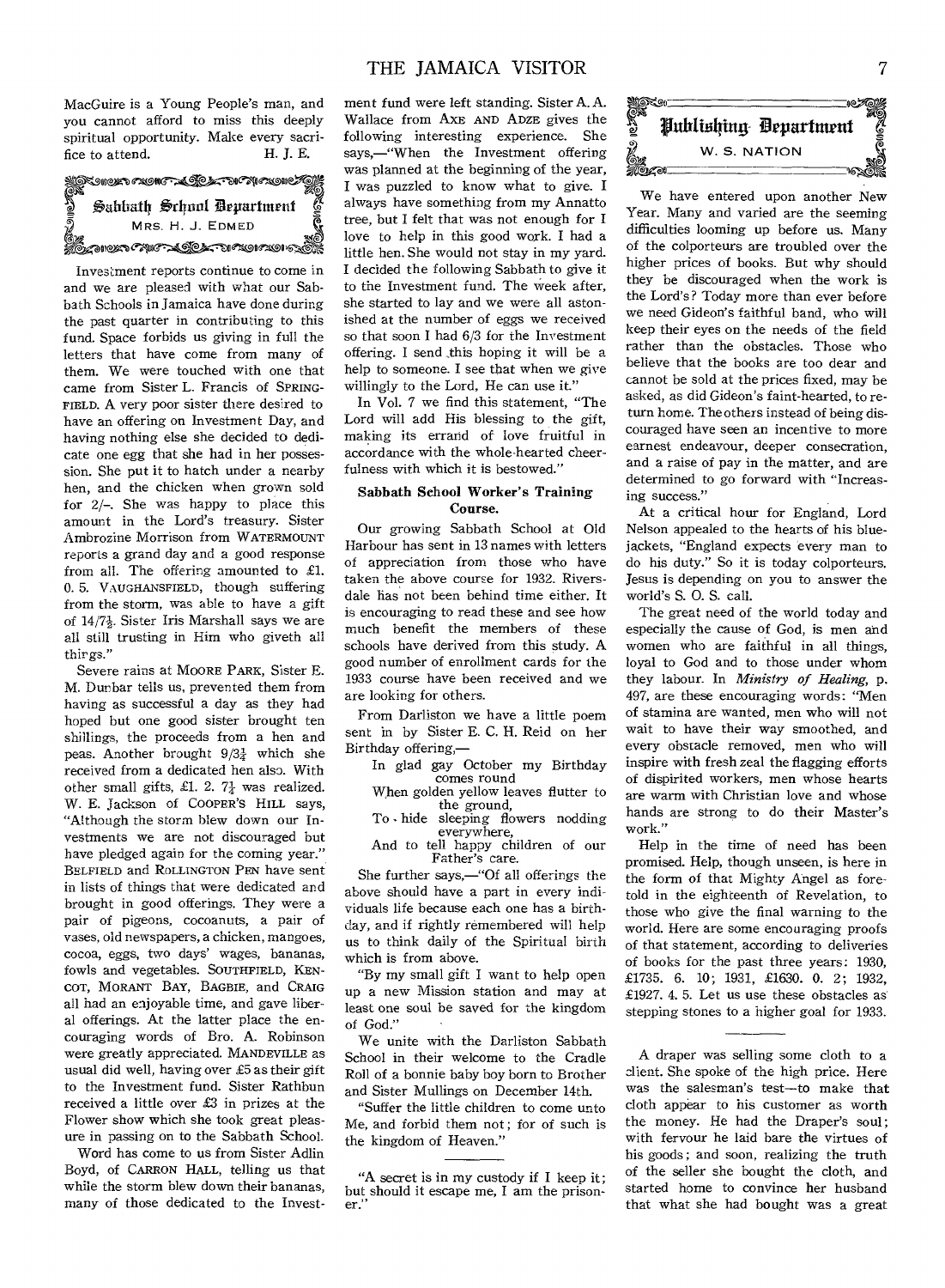bargain. Let the colporteur get the soul of his book, demonstrate its value, and selling is not affected by the price. Rightly represented the book is a bargain at any price. H. J. E.

#### Colporteur Report December, 1932.

| HOURS | <b>SALES</b> | DELIVERIES |
|-------|--------------|------------|
| 51    | 13.12.0      | 22.2.0     |
| 109   | 9.5.0        | 10.3.2     |
| 37    | 8.14.6       | 2, 6, 0    |
| 42    |              | 12.9.0     |
|       | 50.0.0       | 6.0.0      |
|       |              | 29.0.0     |
|       |              | 3.5.9      |
| 150   | 4.2.0        | 7, 7, 6    |
| 220   | 35.13.9      | 43.17 9    |
|       |              | 16.18.0    |
| 31    |              | 7.16.6     |
| 69    | 3.18.0       | 9, 9, 0    |
| 25    | 5, 8, 0      | 5.10.0     |
| 10    |              | 5.12, 0    |
| 744   | 130.13.3     | 182. 6. 8  |
|       |              |            |

Noah's Ark was 625 ft. long, 104 ft. wide, and  $62\frac{1}{2}$  ft. deep. It contained three decks without engines, smokestacks, coalbankers, funnels, and machinery. It could easily carry three thousand persons, but, with all the spare room, only eight persons were carried through the flood. The perfection of its plan has been demonstrated recently by its adoption, only oneseventh smaller, as the plan for the latest and most up-to-date vessel. Thus the wisdom of God is vindicated by modern engineers.

"When Adam died, Methuselah was about 200 years old. When Methuselah died, Shem was nearly one hundred years of age; and as Abraham and Shem lived contemporaneously until Abraham was about 150 years of age, the traditions concerning the true God and His will had only to pass through two hands from Adam to Abraham.'

## 7 Young People*s* Page

#### The Reward of Faithfulness

#### BY J. E. FULTON.

All have heard of Colgate's Soap ; many all over the world use it. This article is not to advertise it, but to tell the story of the blessing of tithing in the life of the manufacturer, William Colgate.

"Many years ago a lad of sixteen years left home to seek his fortune. All his worldly possession were tied up in a bundle, which he carried in his hands. As he trudged along, he met an old neighbour, the captain of a canal boat, and the following conversation took place, which changed the current of the boy's life:

" 'Well, William, where are you going ?' " 'I don't know,' he answered, 'Father is too poor to keep me any longer, and says I must make a living for myself.'

" 'There's no trouble about that,' said the captain. 'Be sure you start right, and you'll get along finely.'

"William told his friend that the only trade he knew anything about was soap and candle making, at which he had helped his father while at home.

" 'Well' said the old man, 'Let me pray with you once more, and give you a little advice, and then I will let you go.'

"They both kneeled down upon the towpath [the path along which the horses which drew the canal boat walked]; the dear old man prayed earnestly for William and then gave this advice: 'Some one will be the leading soap maker in New York. It may be you as well as anybody else, I hope it may be. Be a good man; give your heart to Christ; give the

Lord all that belongs to Him of every dollar you earn; make an honest soap, give a full pound, and I am certain you will yet be a prosperous and rich man.'

"When the boy arrived in the city, he found it hard to get work. Lonesome and far away from home, he remembered his mother's last words, and the last words of the canal boat captain. He was then led to 'seek first the kingdom of God and His righteousness,' and united with the church. He remembered his promise to the old captain, and the first dollar he earned brought up the question of the Lord's part. In the Bible he found that the Jews were commanded to give one tenth; so he said, 'If the Lord will take one tenth, I will give that.' And so he did, and ten cents of every dollar were sacred to the Lord.

"Having regular employment, he soon became a partner; and after a few years his partner died, and William became sole owner of the business.

"He now resolved to keep his promise to the old captain. He made an honest soap, gave a full pound, and instructed his bookkeeper to open an account with the Lord, and carry one tenth of all his income to that account. He prospered; his business grew ; his family was blessed ; his soap sold and he grew rich faster than he had ever hoped. He then gave the Lord two tenths, then four tenths, then five tenths.

"He educated his family, settled his plans for life, and gave all his income to the Lord. He prospered more than ever."

Are any of our members careless in tithing? Says His word: "Bring ye ALL the tithes into the storehouse." "All the tithe... is the Lord's: It is holy unto the Lord."

We would never murmur or complain at the loss and what we call inconvenience of being a Christian, if we studied what others have suffered for Christ in connection with what Christ suffered for us. The apostle Paul gives a terrible list of suffering and deprivation which ancient children of God endured, in Hebrews, chapter XI. After the days of Christ, and while apostles still lived, Satanic hatred and cruel persecution followed every disciple of our Lord. Of what is known as the "ten persecutions" of that time, Beaumont says:

The first was under the Emperor Nero, thirty-one years after our Lord's ascension. Multitudes were apprehended; they were covered by the skins of wild beasts, torn to pieces by devouring dogs ; fastened to crosses, wrapt in combustible garments, that, when daylight failed, they might, like torches, serve to dispel the gloom of night. For this tragical scene Nero lent his own gardens; and thus the shrieks of women burning to ashes supplied music and diversion for their circus. The second was under Domitian, in the year 95, and forty thousand are supposed to have perished. The third began in the third year of Trajar, in the year 100. The fourth was under Antoninus. The fifth began in the year 127, under Servius, when great cruelties were committed. The sixth began in the reign Maximus, in 235-7. The seventh, which was the most dreadful ever known, began in 250, under the Emperor Decius. The eighth began in 257, under Valerian. The ninth was under Aurelian, in 274. The tenth began in the nineteenth year of Diocletian, in 303. In this dreadful persecution, which lasted ten years, houses filled with Christians were set on fire, and whole droves were twisted together with ropes and cast into the sea. It is related that seventeen thousand were slain in one month. In this fiery persecution it is believed that not fewer than one hundred and forty-four thousand Christians died by violence, besides seven-hundred thousand that died through banishments, or the public works to which they were condemned."

More extensive histories describe the sufferings through long torture in horrid detail, which the briefer statement will suffice to impress if thought over. But persecution and suffering did not cause the disciples of those days to give up. They held on, true till death ; remembering that death cannot separate us from the love of Jesus. And in spite of the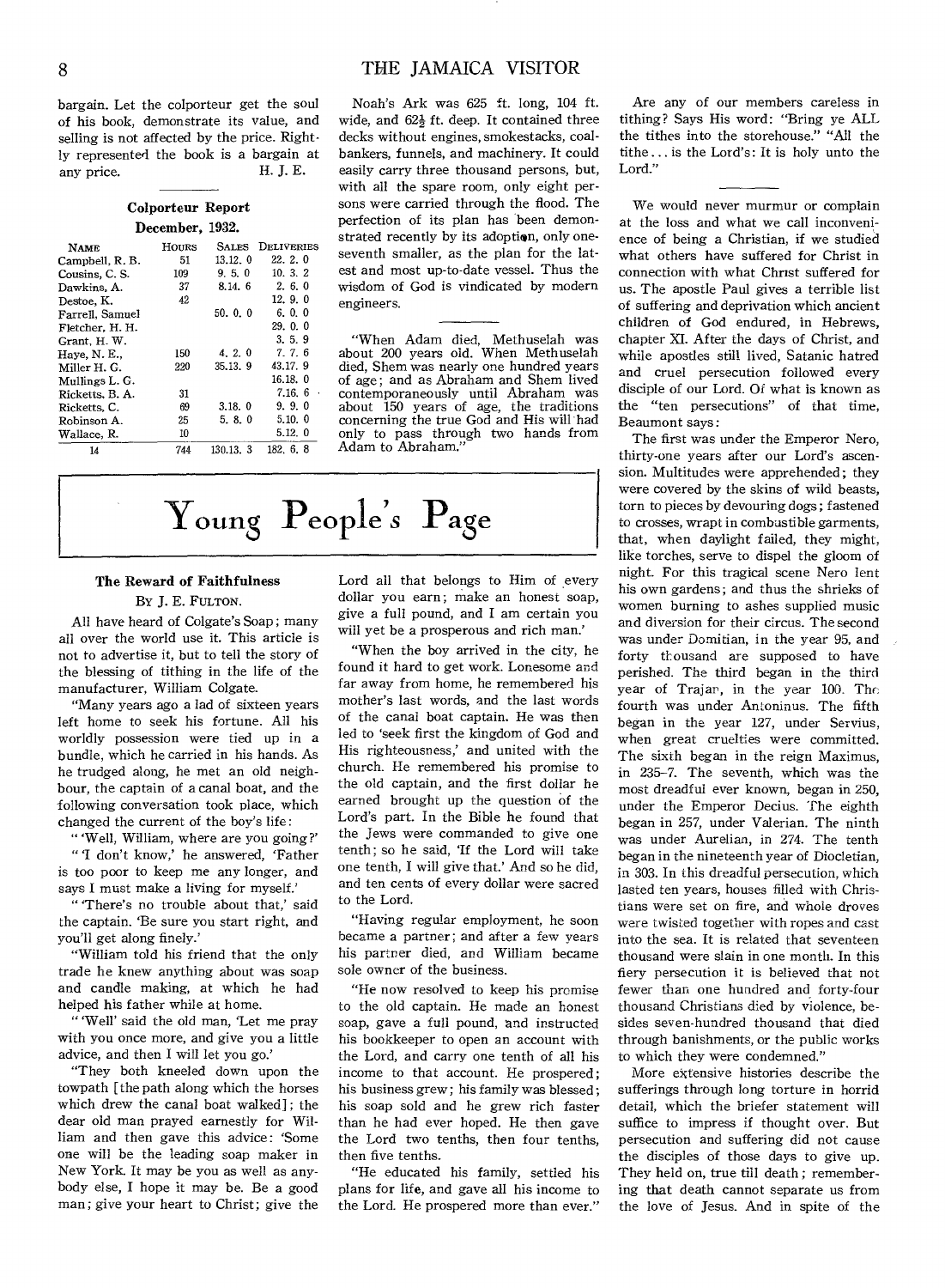cruel cost and the heavy cross, the Word of God multiplied until Christianity suppressed the antoganists by its loyalty and love. We often wonder what will happen in the time of trouble that is already casting its dark shadows across earth's pathway. Shall we hold on right through? "Be thou faithful unto death, and I will give thee a crown of life." Rev. 2: 10.

-.-milakuleazue LITTLE FOLKS' CORNER ৻ৢ৾৶ৣ৽য়য়ড়ড়য়<del>ঢ়য়</del>৽৽৽ 4---tto\*\*Dinneasi:o

How are you all today, Little Folks ? I hope you are enjoying the New Year? Would like to have answers from more of you. If all the children under fifteen would hand their answers to someone in each church, the answers could be sent in an envelope for one half-penny if the envelone is not stuck.

This month we are telling you about a certain kind of tiger. Here it is :

#### **MANEATING TIGERS IN TROUBLE**

We all enjoy stories about wild animals, like tigers, do we not? They are so large, powerful, and fierce, and everybody seems afraid of them. A tiger is very much like a big pussy-cat, both in shape and manners. It has pretty hair of a grey colour, with black stripes, and also long whiskers. When they are babies, they mew like kittens; and if they are cress, they snarl and spit, and show their teeth. If you have seen pussy-cat knock down a mouse with its paw, you have seen how a tiger knocks down its small prey. If you have watched a cat spring upon a rat or bird, you know how the tiger springs upon its larger prey. Sometimes a tiger will catch and kill an animal as large as a horse or a bullock. Sometimes, they catch a man or a baby and eat them.

Being a flesh eating animal, the tiger grows very savage with age, because flesh-eating heats the blood abnormally, and also because their prey always fight for their lives when they are caught.

India is the greatest country for these tigers, and the people have become expert in catching these enemies whose habits they well understand. Creeping almost silently through the tall grass, a tiger will come near a home at night, and seize anything that is within reach. Of course, there is a struggle, and often the poor captured animal will groan or cry out for pain. Then the Indians watch for daylight, and go out in large companies in search of the thief. After carefully examining the ground, they find the path chosen by the tiger, and, expecting that he will return the same way next night, they gather leaves of a tree called Prauss,

which are like sycamore leaves. These they spread with a white juice of a small .berry, which is very sticky, like birdlime, and place them along the tigers path. At one place they make a heap of them where they think the tiger will lie down. Then they leave the place. Next night, or perhaps during the day, the animal comes back to watch his opportunity to seize another beast and eat him. But as he walks, suddenly one or two leaves stick to his feet and he tries to knock them off with his nose. But this only covers his face with the gluten, which after much rubbing, gets into his eyes and inflames them so much that they burn painfully. Moving along and tossing, and pawing the leaves on his face, he picks up more leaves, until they leave the mucilage all over him. Then he lies down, hoping to roll it off in the sand. But yet more leaves stick to him, and he gets very frightened. Soon a sense of helplessness takes hold of him, and he begins to howl, forgetting his danger.

This is the signal to the waiting Indians, who rush out with their spears or guns, and surround him. It is not long before they have killed him, and they carry him home rejoicing over the dead carcass which they have so cunningly lured into danger.

This reminds us of the way Satan tries to catch us when we go about seeking some forbidden pleasure or gratification. He scatters sticky habits in our pathway, and before we know it they stick to us. We make vain efforts to rid ourselves of these habits, which soon multiply and hold us in their grip. Then our vision becomes clouded, and we do not see the wrong of things as we used to, and we endeavour by all earthly means to rid our conscience of the guilt and sorrow. Men try to drown their sorrow in drink, to kill thier remorse with forbidden pleasure and the excitements of movies and the dance. The youth yield to unsuspecting follies, and thus their downward course reaches to the very depths, and they are wretched in their helpless combat with unequal foes. Then at times, the Spirit of God works with them and leads them to cry out for Divine aid. He leads us to "Wash away" our sins by uniting with Jesus, and we are free. But the scars of sin leave their mark, lest we forget, ever warning us to watch where we tread. Life's road is strewn with Devil's leaves smeared with bright and attractive helllime. Forsake the secret-sin path, and walk in the light. Anything we practise through habit is wrong. Right principle should actuate every movement.

"Behaviour is a mirror in which every one shows his image." '

#### **THINKING CAP QUESTIONS.**

#### **Here's for the Young People over 15.**

1. Who was the first man to prophesy future events?

2. When were the writings of a prophet first called, "Testimonies?" 3. When was the language of the world

broken into many languages ?

4, By the use of what word in Satan's temptations of Christ in the Wilderness did Jesus know that His tempter was a fallen angel?

5. Of what are "The sun" and."The moon," symbols in Rev. 12:1?

#### **For Little Folks, under 15.**

1. Who tried to destroy Jesus when He was born ?

2. How did His parents know they must flee to another country?

3. How did the wise men of the east know that Jesus was born?

4. How did the Jews know where he was to be born ?

5. How did the shepherds learn of Jesus' birth?

#### **Young People Answering Thinking Cap Questions.**

Endora Webber, Minnerel Edman, Sybil Pink, Masie Pink, Myrtle Symister, W. Kelly, A. Boyd, W. Boyd, Olive Fletcher, Eric Plummer, Violet Davis, Bertram Davis.

#### **Little Folks Answering Thinking Cap Questions.**

Evelyn Fletcher, Eric Plummer, Kenneth Robinson, Lenn Bennett, Louie Bennett, Edgar Bennett, Ena Henriques, Veta Henriques, Vivia Henriques.

"The sort of men that formed the rank and file of the army of the Reformers ... were not illiterate, sectarian, noisy controversialists—far from it; they were men who had studied the word of God, and knew well how to wield the weapons with which the armory of the Bible supplied them. In respect of erudition they were ahead of their age. When we confine our attention to such brillant centres as Wittenberg, and Zurich, and to such illustrious names as those of Luther and Melanchthon, of Zwingle and Oecolampadius, we are apt to be told, these were the leaders of the leaders of the movement, and we should naturally expect in them prodigious power and vast acquisitions; but the subordinates were not like these. Well, we turn to the obscure theater of Sweden, and the humble names of Olaf, and Laurentius Petri—from the